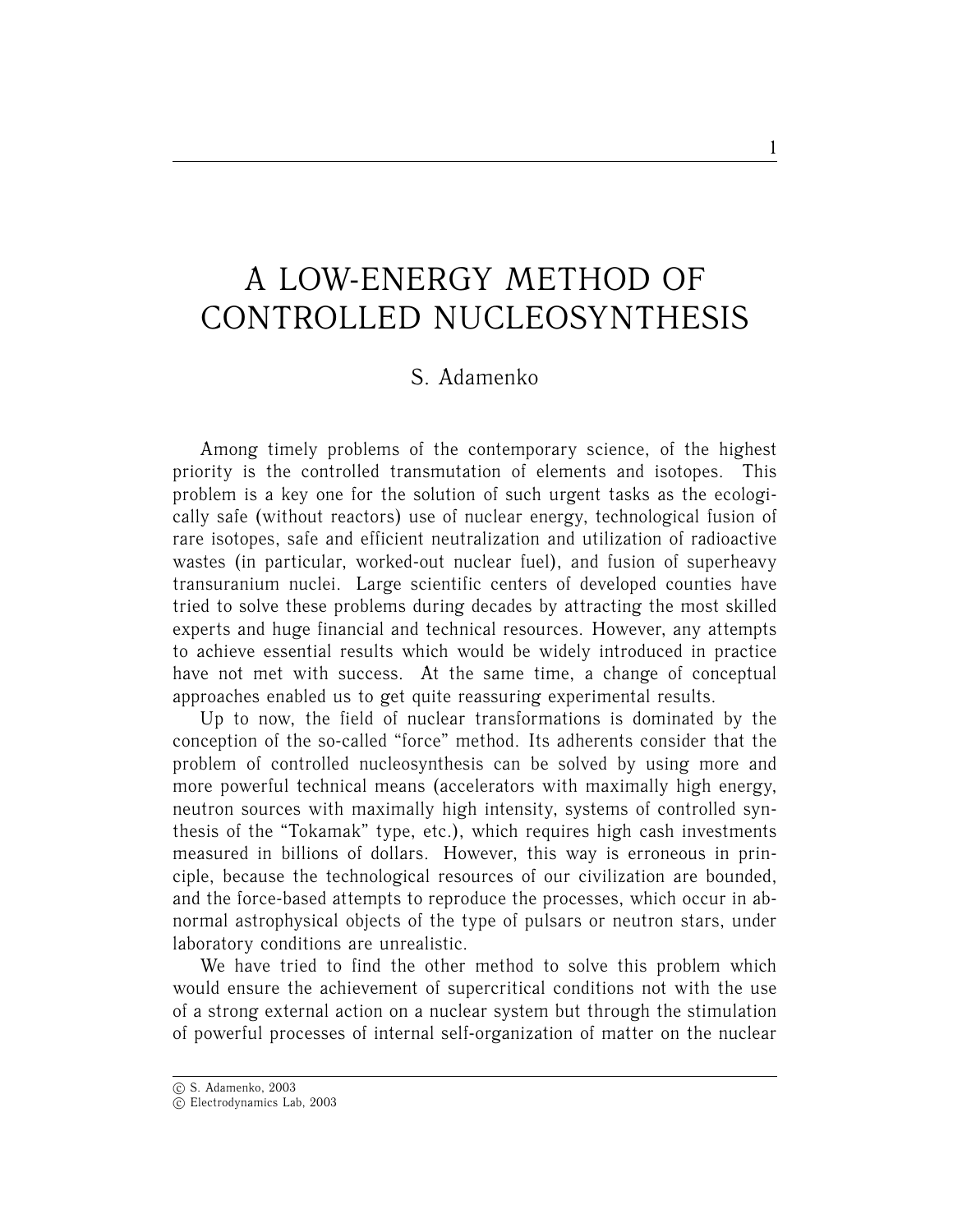level. In this case, the role of technological factors of an external action is significant only on the initial stage of a controlled stimulation of the process. Further, this process runs according to the own harmonic dynamic model, in which the decisive role is played by the natural self-consistent laws.

The organization of works aimed at the creation of conditions for the stimulation of the synergetic process of nuclear transformations became the purpose of activity of the Electrodynamics Laboratory "Proton–21" established in Ukraine in 1999. Its staff includes skilled scientific researchers and engineers, and its financing is realized solely by private investors.

The methodical base of activity of the Laboratory is a preliminarily grounded hypothesis concerning the possibility of controlled stimulation of a collapse of the condensed substance, which organizes itself under certain initial conditions into the state of electron-nucleus plasma. On this stage, the effect of the Coulomb barrier becomes insignificant, and the rapid transmutation of elements and isotopes occurs.

For the verification of this hypothesis, an experimental setup was constructed. The initial conditions for the formation of a collapse were ensured by the specially organized coherent action of the beam of electrons (a coherent electron driver) on a solid target. In experiments, the total energy of the beam did not exceed 1 kJ.

The setup allowed us to perform about 4000 successful experiments on controlled nucleosynthesis for 1999–2002 with the use of various targets made of light, medium, or heavy elements in the range of atomic masses  $10 < A < 210$  and in different modes of coherent action of the driver [1].

The analysis of the results of experiments was realized with the use of the most informative analytic methods of measurement (X-ray diffraction spectral microanalysis, Auger electron spectroscopy, laser and secondary ion mass-spectrometry) and relevant devices which are used in the leading institutes of the National Academy of Sciences of Ukraine and meet the modern requirements. The measurements were carried out by skilled scientific researchers who have a great experience of the work with those devices.

During the experiments, we stably registered the process of formation of a stimulated quasipoint electron-nucleus collapse with characteristic mechanical signs (specific breaks of the target and the formation of a macroscopic cavity in it). In the process of formation and evolution of the state of electron-nucleus collapse and on the final stage of its decay, we measured

<sup>°</sup>c S. Adamenko, 2003

 $\overline{c}$  Electrodynamics Lab, 2003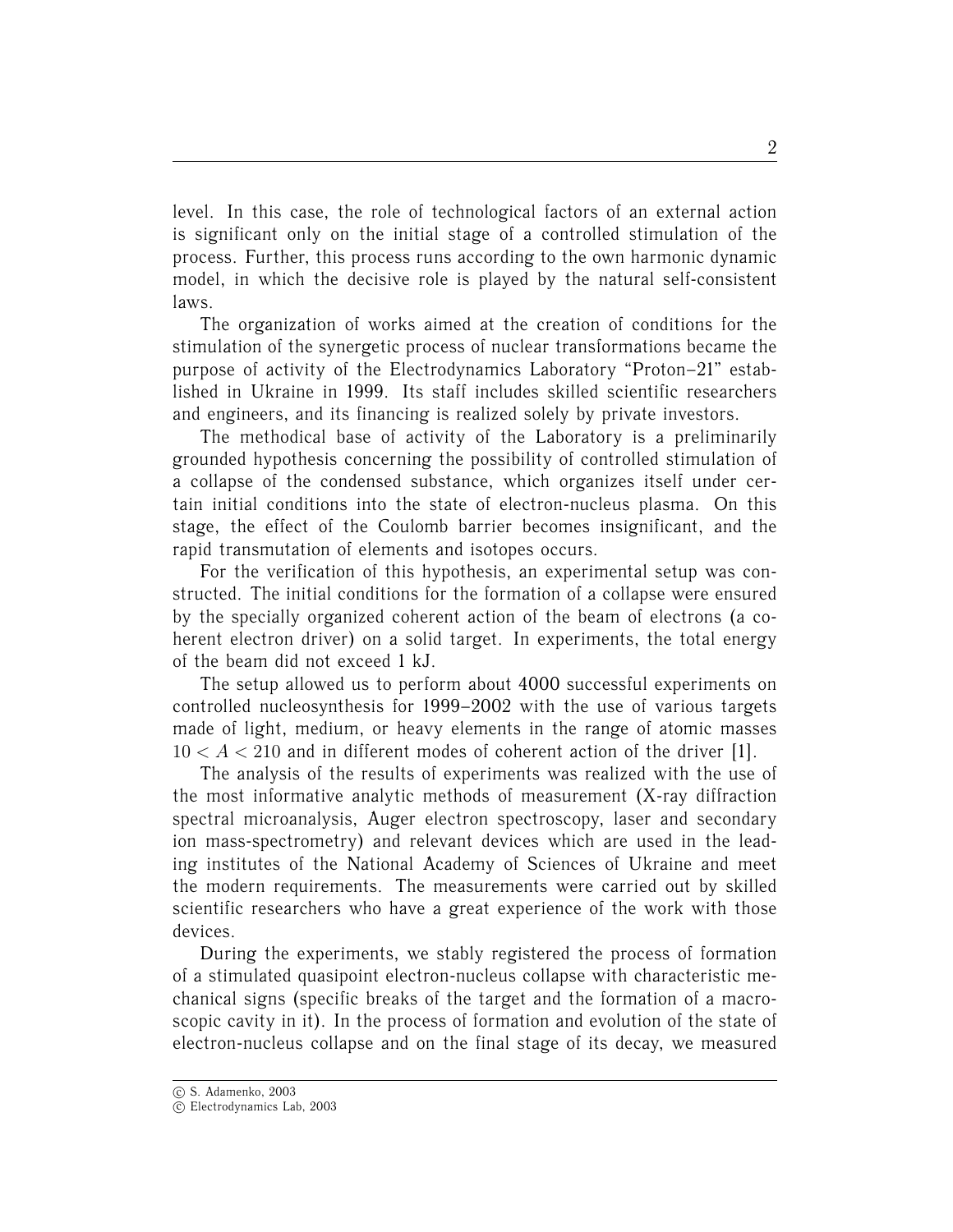the pointwise X-ray radiation with a spectrum close to the thermal one, the characteristic temperature  $T \approx 35$  keV, and the duration of about 10 ns.

In all the experiments (including those where the target was made of one chemical element maximally refined from admixtures), we observed the synthesis of the majority of known light, medium, and heavy elements and isotopes in the range of masses  $1 < A < 240$  in the amounts which exceeded the total amount of admixtures by many orders. The typical efficiency of the synthesis depended on the initial chemical composition of a target and equaled  $k \approx 10^{14}$ –10<sup>16</sup> (synthesized nuclei per 1 J of the applied energy). For a significant share of synthesized elements, their isotope composition considerably differed (by at least 1.5–3 times) from the natural ratios of the isotopes of these elements.

The characteristic (expected) feature of all the synthesized isotopes was the practically full absence of radioactivity. The numerous verifications with storage gamma- and beta-spectrometers showed that the relative concentration of radioactive nuclei of all the synthesized isotopes was at most  $10^{-8} - 10^{-12}$ .

In our opinion, all this is the adequate result of our "force-free" method of formation of the state of self-organized electron-nucleus collapse related to the collective character of nuclear transformations. The energy of a coherent driver stimulating this process is equal to only a small part of the total energy released in the process of transformation of nuclei of the target into nuclei of the synthesized isotopes. In fact, in the zone of self-organized collapse, we are faced with the process of a distinctive "cold repacking" of nucleons which belonged first to nuclei of the target. This process terminates in the final configuration which corresponds to newly synthesized isotopes. Since the process is adiabatic and the amount of the embedded "excessive" energy is small (in the framework of the traditional way to solve the problem of transmutation, a more higher energy is embedded with the use of high-energy accelerators for overcoming the Coulomb barrier by a pair of interacting nuclei), created nuclei arise in the ground state with minimum energy. It is obvious that this is one of the main reasons for the absence of radioactivity in them.

The evolution of the collapse state terminates by its natural decay in 20–30 ns, which results in the output of synthesized isotopes from the collapse zone. They are registered near this zone and on the surface and in the volume of remote accumulating screens.

In all the experiments performed under optimal conditions, we regis-

<sup>°</sup>c S. Adamenko, 2003

 $\overline{c}$  Electrodynamics Lab, 2003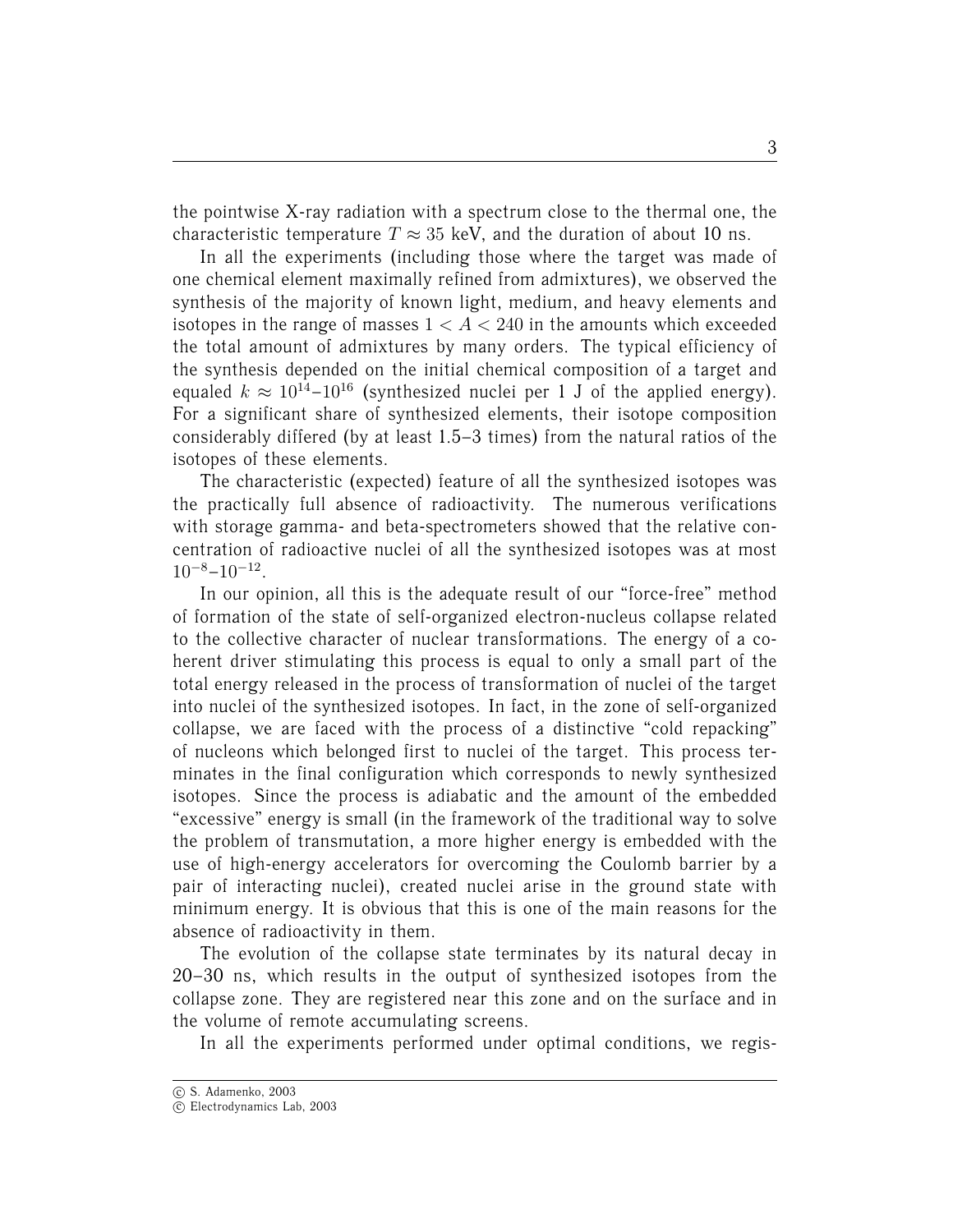tered the mass spectra of the long-lived isotopes of unknown superheavy elements whose masses correspond to the interval  $270 < A < 480$  [1–3]. In each specific experiment, 10–20 types of superhigh masses was registered. The number of nuclei of these isotopes is about  $10^{14}-10^{15}$  in every experiment and depends mainly on the chemical composition of the target (the largest number of types of the synthesized transuranium nuclei was derived with targets made of Pb). The upper boundary of atomic masses of the registered isotopes (the maximum value of  $A \approx 480$ ) was limited by the technical parameters of a measuring installation [an ion microprobe IMS 4f (CAMECA)]. In fact, this boundary can be essentially higher [2]. Numerous additional verifications within the method of backward Coulomb scattering of alpha-particles by the nuclei of atoms situated on the target surface near the collapse zone confirmed the presence of these superhigh masses  $[3]$ . On the repeated measurement on the same targets in  $1-2$ months, we measured the same amount of these unknown masses, which corroborates their stability and the absence of radioactivity.

These results contradict the hypothesis well known in the literature, according to which all the transuranium isotopes outside the boundary of the hypothetical "island of stability" ( $A \approx 298$ ) must be normally unstable and possess a very small lifetime (much less than 1 ms). These ideas are based to a great extent on the extrapolation of the fact that all the earlier known transuranium elements are unstable. It is worth noting that all these elements, without exception, were derived within the "force" method in the very small amount (sometimes at most a few nuclei) in the collisions of heavy nuclei speeded up on an accelerator up to an energy of 10–30 MeV/nucleon, which brings in, by itself, a lot of the "excessive" energy into the synthesized nucleus (3–10 GeV). Such a process proceeds not long and can be a reason for the instability. Thus, the extrapolation of these experiments to those, which are carried out with the adiabatic process without use of "force" methods, is incorrect. Whereas the synthesis of transuranium nuclei on the basis of their pairwise interaction is always accompanied by the deficit of neutrons, which leads to the instability of nuclei, the multinuclear collapse has no such problem.

In the additional studies of the stimulated collapse in radioactive targets, we observed the phenomena of transmutation of radioactive nuclei into stable nuclei of the other types (so to say, the "passivation" of a radioactive substance). Such a phenomenon is completely consistent with the conception of "repacking" of the nucleons of radioactive nuclei in the col-

<sup>°</sup>c S. Adamenko, 2003

 $\overline{c}$  Electrodynamics Lab, 2003